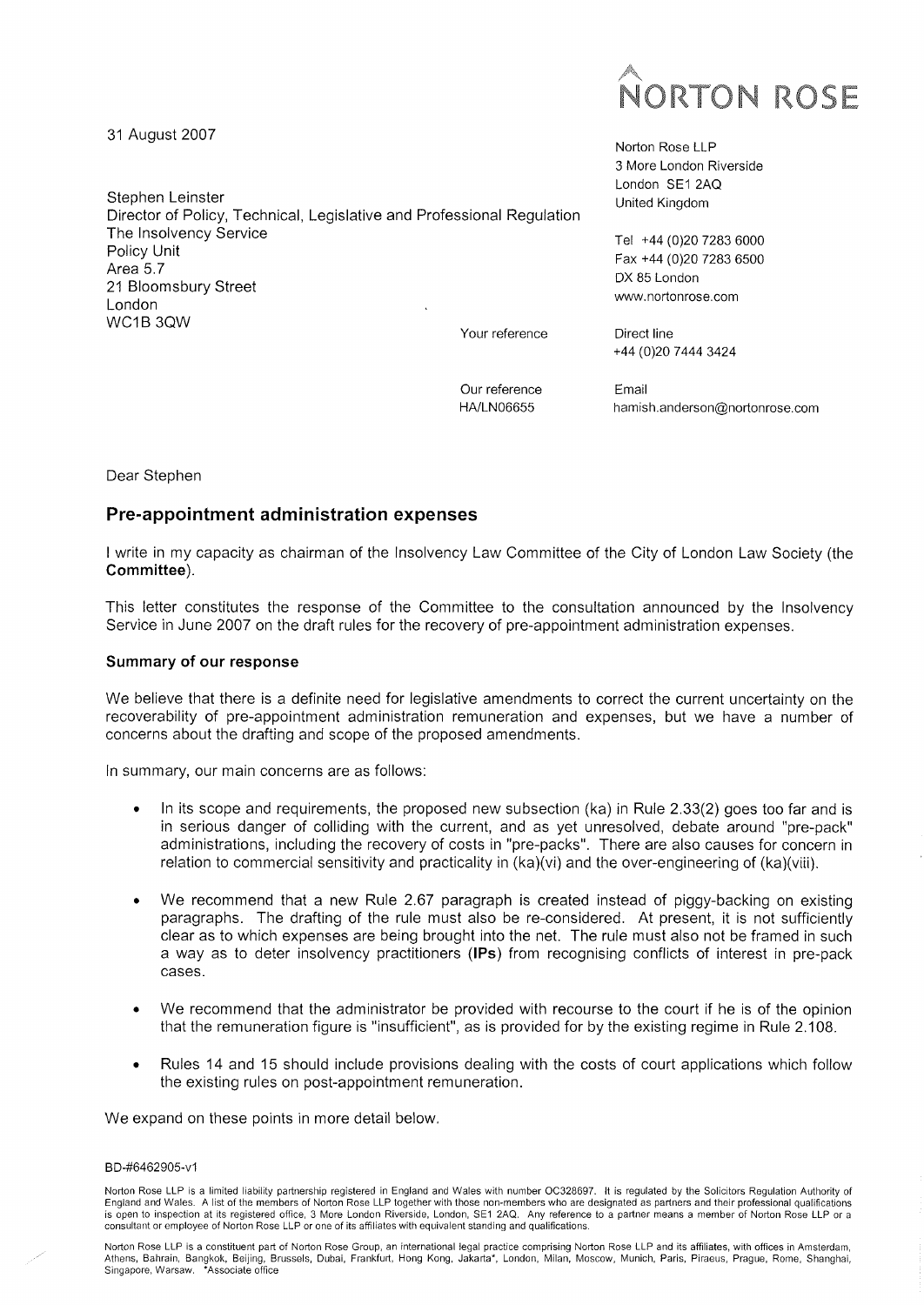# 31 August 2007

#### **The disclosure statement (proposed amendment to Rule 2.33 on the administrator's proposals)**

- 1 The proposed new subsection (ka) in Rule 2.33(2) would require an administrator to make a separate statement about pre-appointment costs and expenses as part of his statement on his proposals for achieving the purpose of administration.
- 2 This is necessary but, so long as the proposed (ka) is the only response of the Government to the wider issues concerning pre-packs, the disclosure statement should justify the pre-pack and not merely state the facts. A statement which deals only with what is to be recovered by the administrator under the new rules is inadequate because there should be disclosure of all remuneration and expenses which are directly or indirectly debited to the estate. For example, disclosure should pick up pre-packs where the purchaser has been contractually obliged to meet pre-appointment costs. Such costs may not come out of the estate but will have indirectly reduced it because the obligation will have been reflected in the price paid. There will also be cases where the costs are paid by third parties who will then add them to their own claims against the estate - particularly relevant in the case of secured creditors.
- 3 However, in other respects the proposed (ka) goes too far.
- 4 As drafted, (ka)(iv) to (vii) place this section on a collision course with "pre-pack" issues, where the requirements of these proposed provisions insist on a greater level of administrator disclosure regarding valuation, marketing and disposal strategy. Of particular concern is subsection (ka)(vi) which requires the administrator to disclose details of "all" offers received for the business or property of the company. Put simply, this requirement is impractical and commercially unviable. While we accept that the matters referred to in (ka)(iv), (v) and (vii) must be addressed, we believe that this is an area that requires a separate consultation and furthermore risks pre-empting the report on pre-pack administrations not due to be released until this autumn.
- 5 The commercial sensitivity that surrounds the sale of business or assets of companies in financial difficulties needs to be acknowledged and articulated in the legislation. Both successful and unsuccessful bidders have an interest in the price paid not entering the public domain (for example, through a creditor leak). It is our recommendation that what should be required is a sworn statement by the IP that the best price reasonably attainable for the business was, in his judgment, achieved in all the circumstances. (The alternative to such a declaration is that details of all offers received will be disclosed but only "as appropriate".)
- 6 The level of detail required by (ka)(viii) is over-engineered, particularly given that the requirement to set out "the circumstances giving rise to pre-appointment work" contained in (ka)(iii) provides more than sufficient clarity for creditors without burdening the administrator with additional hurdles.
- 7 Given our conclusions on the priority rule (see below), (ka)(i) would require amending.
- 8 With regard to the remaining subparagraphs (ka)(ii), (iii) and (ix), we are of the opinion that these provide the level of detail and disclosure reasonably required by the statement.

## **The priority rule (proposed amendment to Rule 2.67 on the priority of expenses in administration)**

- 9 There is no logical need for a separate Rule 2.67A in order to deal with the recovery of preappointment costs and expenses our recommendation is that a new paragraph be inserted in the existing Rule 2.67 saying what is recoverable by way of pre-appointment expenses and avoiding cross-referencing to other paragraphs. The proviso contained in the proposed Rule 2.67A(2) can be included as part of the new paragraph.
- 10 The rest of our comments relate to the way the new provision is currently drafted.